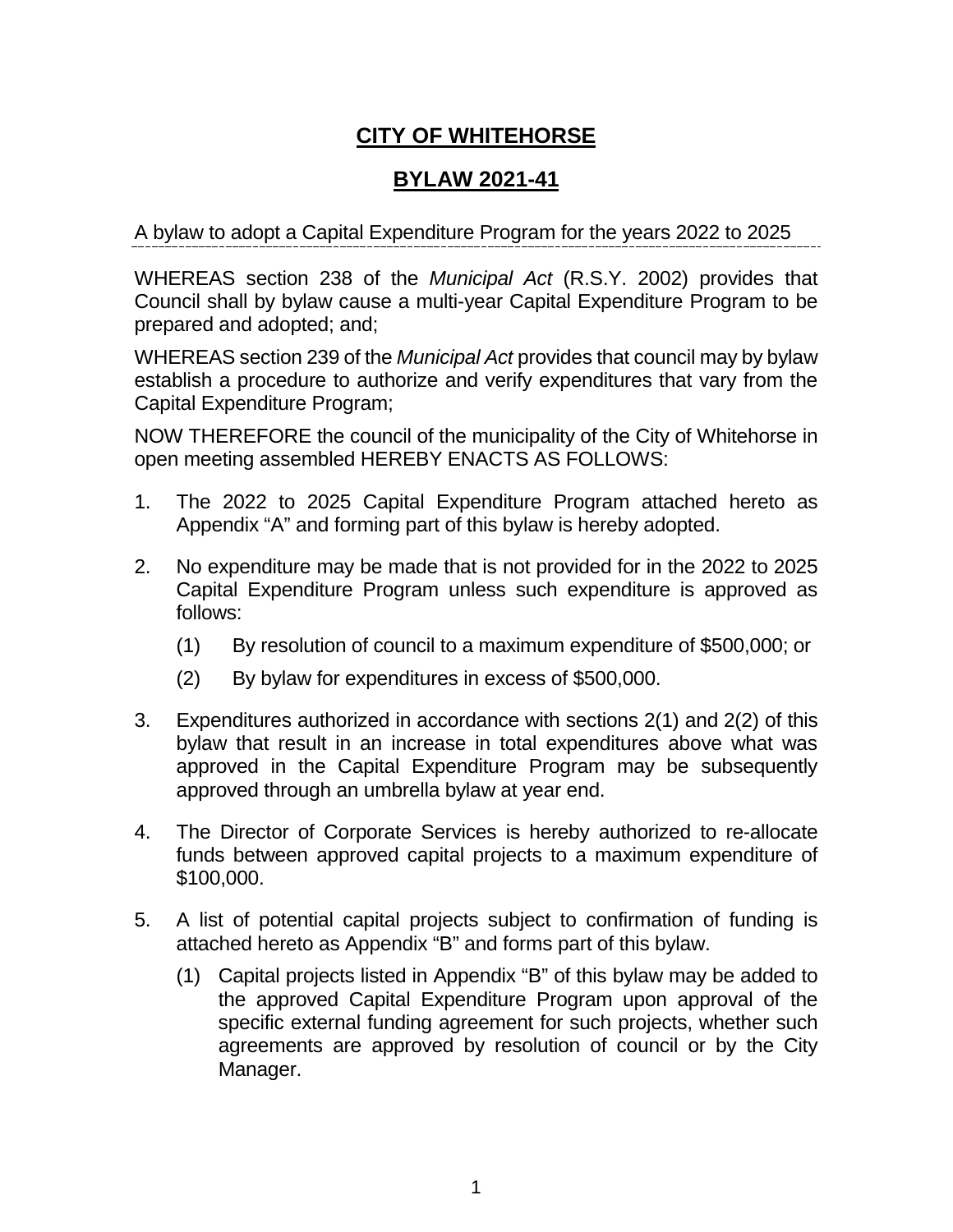- Capital projects added to the approved Capital Expenditure Program in 6. accordance with section 5(1) of this bylaw may be subsequently approved through an umbrella bylaw at year end.
- This bylaw shall be deemed to have been in full force and effect on January  $7.$ 1, 2022.

**FIRST READING: PUBLIC NOTICE: PUBLIC INPUT SESSION: PUBLIC INPUT REPORT: SECOND READING: THIRD READING and ADOPTION:** 

November 29, 2021 December 3 and 10, 2021 December 13, 2021 January 10, 2022 **January 17, 2022 January 17, 2022** 



Laura Cabott, Mayor

Norma L. Felker, Assistant City Clerk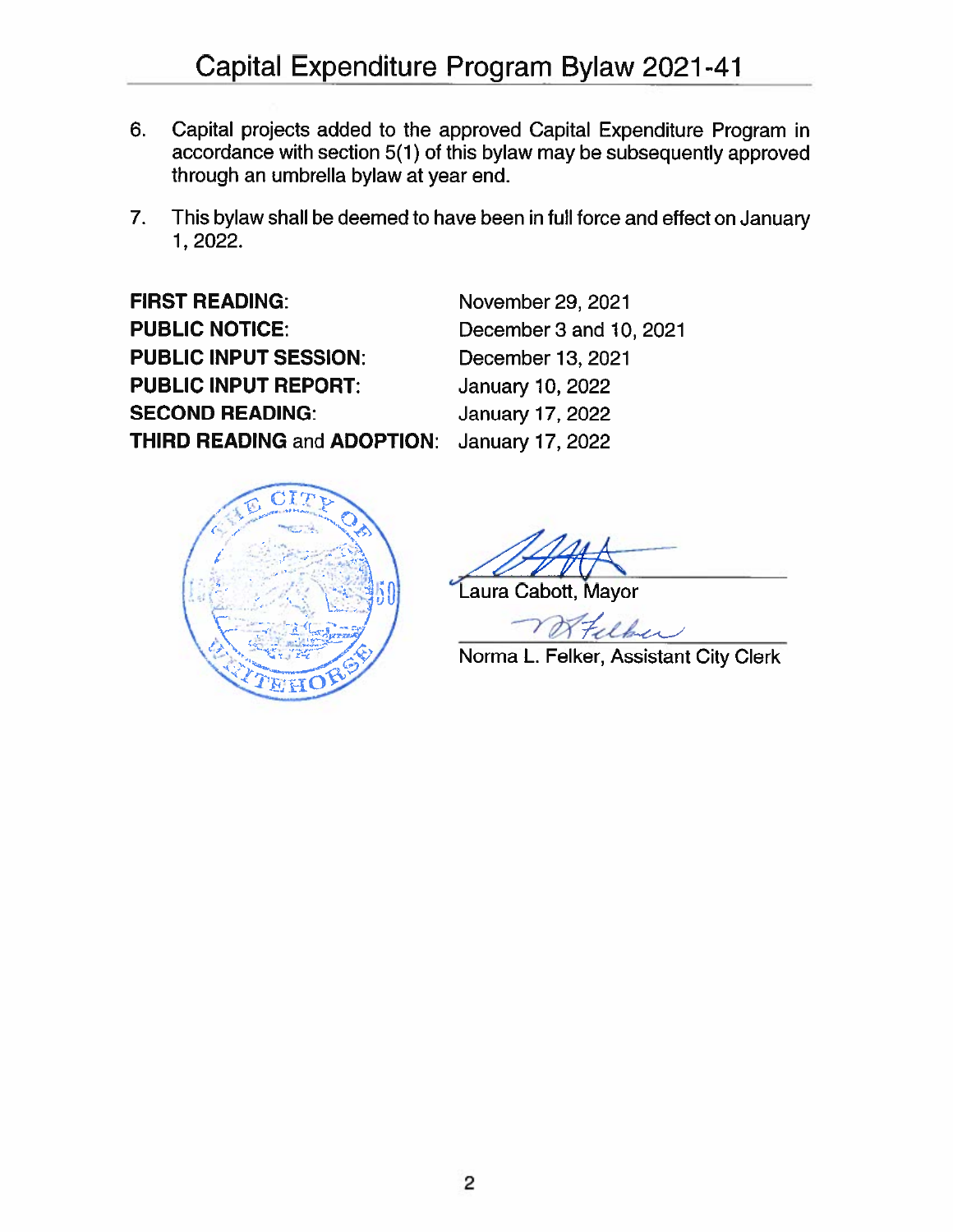| 300C00120 COMPUTER INFRASTRUCTURE - NETWORK AND COMM LINKS                          | 466,000   | 342,400   | 579,600   | 534,000   | 1,922,000 |
|-------------------------------------------------------------------------------------|-----------|-----------|-----------|-----------|-----------|
| 300C00121 FIRE DEPARTMENT RADIO UPGRADES                                            | 135,000   | 210,000   |           |           | 345,000   |
| 300C00122 LEARNING MANAGEMENT SYSTEM (LMS)                                          | 60,000    |           |           |           | 60,000    |
| 300C00220 COMPUTER INFRASTRUCTURE - SERVERS AND STORAGE                             | 54,400    | 374,300   | 163,100   | 351,100   | 942,900   |
| 300C00320 COMPUTER INFRASTRUCTURE - USER DEVICES AND SUPPORT                        | 123,200   | 153,700   | 348,900   | 488,400   | 1,114,200 |
| 300C00322 PARKING MOBILE APP                                                        | 130,000   | 50,000    | 50,000    | 50,000    | 280,000   |
| 300C00422 COUNCIL CHAMBERS IT RENEWAL                                               |           | 276,000   | 26,000    | 26,000    | 328,000   |
| 300C00522 SOFTWARE FOR DEVELOPMENT APPROVALS PROCESS                                | 100,000   |           |           |           | 100,000   |
| <b>TOTAL APPROVED</b>                                                               | 2,108,115 | 2,473,100 | 2,099,000 | 2,379,000 | 9,059,215 |
| <b>FIRE</b>                                                                         |           |           |           |           |           |
| APPROVED                                                                            |           |           |           |           |           |
| 440C00122 CONFINED SPACE COMMUNICATIONS KIT                                         | 30,000    |           |           |           | 30,000    |
| 440C00209 SELF-CONTAINED BREATHING APPARATUS (SCBA) AIR MANAGEMENT REPLACEMENT/UPGF | 50,000    |           |           |           | 50,000    |
| 440C00210 TECHNICAL RESCUE                                                          | 25,000    | 25,000    | 25,000    | 25,000    | 100,000   |
| 440C00309 TURNOUT GEAR REPLACEMENT                                                  | 46,935    |           |           |           | 46,935    |
| <b>TOTAL APPROVED</b>                                                               | 151,935   | 25,000    | 25,000    | 25,000    | 226,935   |
| <b>FLEET &amp; TRANSPORTATION MAINTENANCE</b>                                       |           |           |           |           |           |
| <b>APPROVED</b>                                                                     |           |           |           |           |           |

|                            | Capital       | Capital       | Capital       | Capital       | <b>All Years</b> |
|----------------------------|---------------|---------------|---------------|---------------|------------------|
|                            | <b>Budget</b> | <b>Budget</b> | <b>Budget</b> | <b>Budget</b> |                  |
| <b>ECTOR, OPERATIONS</b>   |               |               |               |               |                  |
| PPROVED                    |               |               |               |               |                  |
| 120C00115 ASSET MANAGEMENT |               | 380,000       | 380,000       | 380,000       | 1,140,000        |

#### CITY OF WHITEHORSE 2022‐2025 CAPITAL EXPENDITURE PROGRAM APPENDIX A : APPROVED

**DIRECTOR, OPERATIONS**

**LEGISLATIVE SERVICES** APPROVED

**ENGINEERING SERVICES**

**FINANCIAL SERVICES** APPROVED

**HUMAN RESOURCES** APPROVED

APPROVED

**BUSINESS & TECHNOLOGY SYSTEMS**

APPROVED

APPROVED

**TOTAL APPROVED** 380,000 380,000 380,000 1,140,000

220C00121 2021 MUNICIPAL ELECTION PILOT PROJECT 35,000 35,000 220C00220 POLICY DEVELOPMENT 424.073 254.073 170.000 424.073 424.073 424.073 **TOTAL APPROVED** 289,073 289,073 170,000 289,073 289,073 289,073 289,073 289,073 289,073 289,073 289,073 289,073 289,073 289,073 289,073 289,073 289,073 289,073 289,073 289,073 289,073 289,073 289,073 289,073 289,073 289,0

240C00121 GALENA WATERMAIN IMPROVEMENTS 450,000 450,000 240C00312 BRIDGE INSPECTIONS 75,000 75,000 240C00413 DOWNTOWN SOUTH RECONSTRUCTION 30,000 30,000 240C00820 HAMILTON BOULEVARD & HERON DRIVE ROUNDABOUT 500,000 500,000 240C00922 ESCARPMENT GEOHAZARD RISK STUDY UPDATE 100,000 100,000 240C01120 SANITARY MH35 (TAKHINI) IMPROVEMENTS 75,000 75,000 240C01316 GROUNDWATER PROTECTION PLANNING & IMPLEMENTATION 50,000 50000 50,000 50,000 50,000 50,000 240C01410 STORM SEWER UPGRADES 80,000 80,000 80,000 80,000 80,000 80,000 80,000 80,000 80,000 80,000 80,000 80,000 80,000 80,000 80,000 80,000 80,000 80,000 80,000 80,000 80,000 80,000 80,000 80,000 80,000 80,000 80,000 80 240C01420 SCHWATKA LAKE WEST SHORE AREA IMPROVEMENTS 200,000 200,000 **TOTAL APPROVED** 430,000 600,000 530,000 1,560,000

260C00109 OFFICE FURNITURE 50,000 50,000 50,000 50,000 200,000 260C00120 IMPLEMENTATION OF ASSET RETIREMENT OBLIGATIONS STANDARD 50,000 50000 50,000 50,000 50,000 50,000 50,000 **TOTAL APPROVED** 100,000 50,000 50,000 50,000 250,000

280C00122 JOB EVALUATION SYSTEM REVIEW 150,000 150,000 **TOTAL** APPROVED 150,000 150,000 150,000 150,000 150,000 150,000 150,000 150,000 150,000 150,000 150,000 150,000 150,000 150,000 150,000 150,000 150,000 150,000 150,000 150,000 150,000 150,000 150,000 150,000 150,000 150,0

300C00110 SOFTWARE ACQUISITION 152,700 36,800 37,900 12,400 239,800 300C00111 SOFTWARE LICENSING RENEWALS 691,915 799,900 745,300 770,500 3,007,615 300C00112 SECURITY CAMERAS 24,500 28,300 45,200 42,300 140,300 300C00113 ENTERPRISE RESOURCE PLANNING (ERP) DEVELOPMENT 110,000 40,000 40,000 40,000 230,000 300C00118 RADIO AND LOCATION EQUIPMENT 38,500 139,800 41,100 42,400 261,800 300C00119 TRANSIT REALTIME PASSENGER INFO AND ELECTRONIC PAYMENTS 21,900 21,900 21,900 21,900 87,600

2022 2023 2024 2025 Total Capital Capital Capital Capital Capital All Year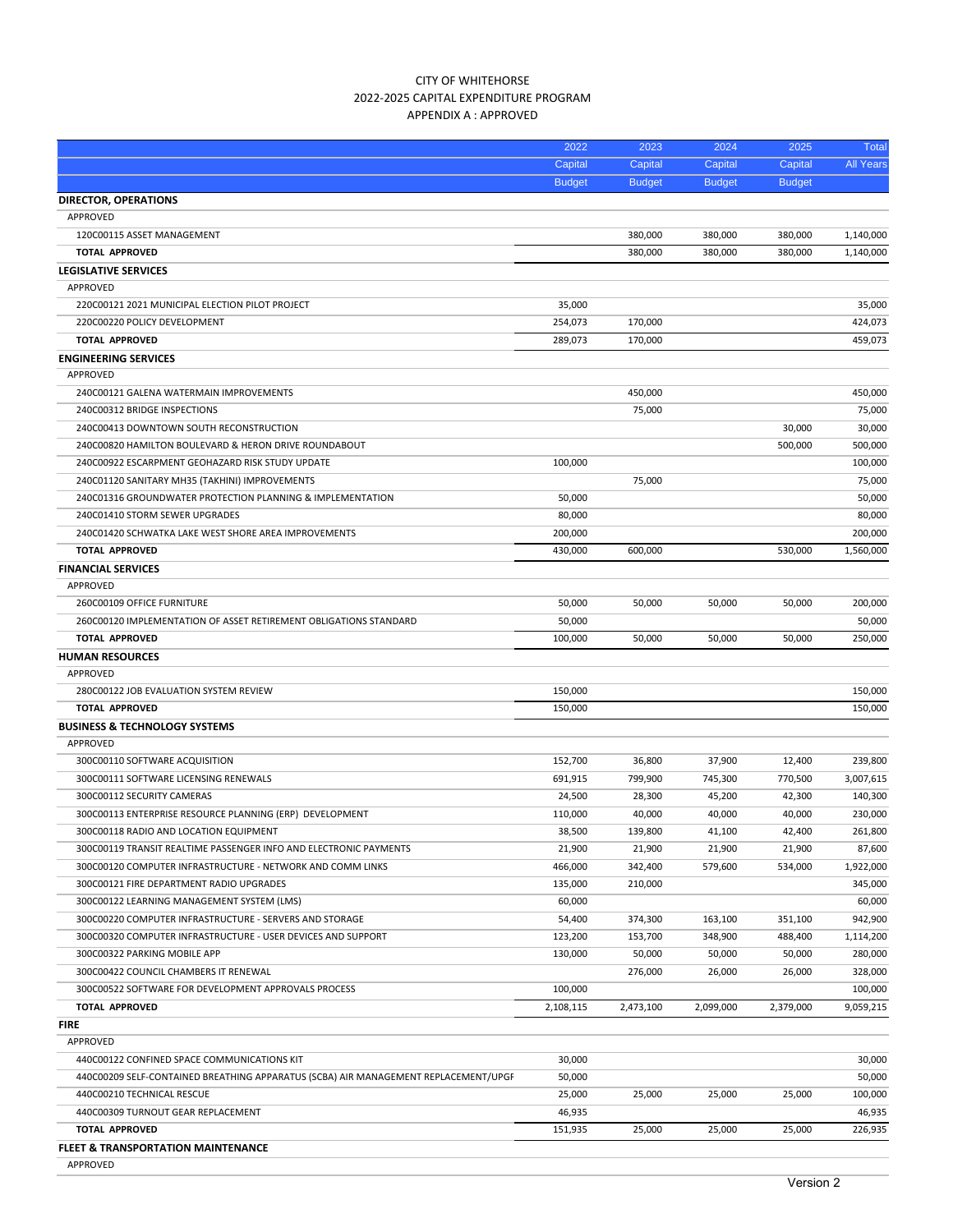# CITY OF WHITEHORSE 2022‐2025 CAPITAL EXPENDITURE PROGRAM APPENDIX A : APPROVED

|                                                                                            | 2022          | 2023          | 2024          | 2025          | <b>Total</b>     |
|--------------------------------------------------------------------------------------------|---------------|---------------|---------------|---------------|------------------|
|                                                                                            | Capital       | Capital       | Capital       | Capital       | <b>All Years</b> |
|                                                                                            | <b>Budget</b> | <b>Budget</b> | <b>Budget</b> | <b>Budget</b> |                  |
| 320C00110 ONE TON TRUCK REPLACEMENT                                                        | 110,000       | 90,000        | 100,000       | 110,000       | 410,000          |
| 320C00111 MAJOR BUS REPAIRS                                                                | 50,000        | 50,000        | 60,000        | 60,000        | 220,000          |
| 320C00121 REPLACEMENT HEAVY TRAILER                                                        | 80,000        |               |               |               | 80,000           |
| 320C00221 REPLACEMENT MUNICIPAL USE HEAVY DUTY TRACTOR                                     | 210,000       |               |               |               | 210,000          |
| 320C00610 MAJOR EQUIPMENT REPAIRS                                                          | 100,000       | 105,000       | 110,000       | 110,000       | 425,000          |
| 320C00613 FIVE TON TRUCK REPLACEMENT                                                       |               | 200,000       |               |               | 200,000          |
| 320C00622 REPLACEMENT ANIMAL CONTROL VEHICLE - BYLAW                                       |               | 66,000        |               |               | 66,000           |
| 320C00713 ADDITIONAL RIDE-ON SWEEPER                                                       |               |               | 115,000       |               | 115,000          |
| 320C01209 MOBILE SWEEPER REPLACEMENT                                                       |               | 375,000       |               |               | 375,000          |
| 320C01622 ADDITIONAL SMALL LONG LINE PAINTER                                               | 50,000        |               |               |               | 50,000           |
| 320C01709 PICKUP TRUCK REPLACEMENT                                                         | 260,000       | 375,000       | 345,000       | 275,000       | 1,255,000        |
| 320C02109 VAN REPLACEMENT                                                                  | 130,000       | 130,000       | 134,000       | 134,000       | 528,000          |
| 320C02410 SKID STEER LOADER REPLACEMENT                                                    |               | 72,500        |               |               | 72,500           |
| 320C02809 HEAVY TRUCK REPLACEMENT                                                          |               |               |               | 315,000       | 315,000          |
| 320C03110 LOADER REPLACEMENT                                                               |               | 415,000       |               |               | 415,000          |
| 500C00109 TRAFFIC CONTROLLER CABINET                                                       | 75,000        | 50,000        | 50,000        | 50,000        | 225,000          |
| 500C00110 SMALL EQUIPMENT REPLACEMENT                                                      | 55,000        | 60,000        | 50,000        | 60,000        | 225,000          |
| 500C00116 MAJOR SIDEWALK REPAIRS                                                           | 50,000        |               | 50,000        |               | 100,000          |
| 500C00609 GUIDE RAIL & JERSEY CURB REPLACEMENT                                             |               | 65,000        |               | 70,000        | 135,000          |
| 500C00709 UNPAVED ROAD MAINTENANCE                                                         | 80,000        |               | 80,000        |               | 160,000          |
| <b>TOTAL APPROVED</b>                                                                      | 1,250,000     | 2,053,500     | 1,094,000     | 1,184,000     | 5,581,500        |
| <b>WATER AND WASTE SERVICES</b>                                                            |               |               |               |               |                  |
| APPROVED                                                                                   |               |               |               |               |                  |
| 650C00522 UTILITY STATIONS CRITICAL SPARES                                                 | 414,000       |               |               |               | 414,000          |
| 650C01409 HYDRANT INFILL                                                                   | 50,000        | 50,000        | 50,000        | 50,000        | 200,000          |
| <b>TOTAL APPROVED</b>                                                                      | 464,000       | 50,000        | 50,000        | 50,000        | 614,000          |
| PLANNING & SUSTAINABILITY SERVICES                                                         |               |               |               |               |                  |
| APPROVED                                                                                   |               |               |               |               |                  |
| 720C00322 SITE FEASIBILITY AND CONCEPTUAL DESIGN - CITY MIXED-USE COMMERCIAL INDUSTRIAL LA | 120,000       |               |               |               | 120,000          |
| 720C00422 ZONING BYLAW REWRITE                                                             | 25,000        |               |               |               | 25,000           |
| <b>TOTAL APPROVED</b>                                                                      | 145,000       |               |               |               | 145,000          |
| <b>PARKS</b>                                                                               |               |               |               |               |                  |
| APPROVED                                                                                   |               |               |               |               |                  |
| 740C00309 PLAYGROUND EQUIPMENT REPLACEMENT                                                 | 85,000        | 85,000        | 85,000        | 85,000        | 340,000          |
| 740C00409 TRAIL PLAN IMPLEMENTATION                                                        | 100,000       | 100,000       | 100,000       | 100,000       | 400,000          |
| <b>TOTAL APPROVED</b>                                                                      | 185,000       | 185,000       | 185,000       | 185,000       | 740,000          |
| <b>RECREATION</b>                                                                          |               |               |               |               |                  |
| APPROVED                                                                                   |               |               |               |               |                  |
| 750C00422 SOUND SYSTEM REPLACEMENT - TAKHINI ARENA                                         |               |               | 35,000        |               | 35,000           |
| 750C00522 SCORE CLOCK - TAKHINI ARENA                                                      |               |               | 50,000        |               | 50,000           |
| 750C00811 WELLNESS CENTRE EQUIPMENT                                                        | 25,000        | 40,000        | 25,000        | 40,000        | 130,000          |
| 750C01122 FLOOR MACHINE FOR ARENAS                                                         | 25,000        |               |               |               | 25,000           |
| 750C01322 PYLON SIGN REPLACEMENT - CGC                                                     |               | 100,000       |               |               | 100,000          |
|                                                                                            |               |               |               |               |                  |
| <b>TOTAL APPROVED</b>                                                                      | 50,000        | 140,000       | 110,000       | 40,000        | 340,000          |
| <b>PROPERTY MANAGEMENT</b>                                                                 |               |               |               |               |                  |
| APPROVED                                                                                   |               |               |               |               |                  |
| 320C00114 PUMP HOUSE BUILDINGS REPAIRS                                                     | 50,000        |               |               |               | 50,000           |
| 320C00318 BUILDING CONSOLIDATION PLAN - MUNICIPAL SERVICES BUILDING DEMOLITION             |               | 2,250,000     |               |               | 2,250,000        |
| 320C00811 FUEL TANK REMOVAL/REPLACEMENT                                                    | 25,000        | 25,000        | 25,000        |               | 75,000           |
| 320C01117 BUILDING CONSOLIDATION PLAN - SERVICES BUILDING                                  | 4,210,000     |               |               |               | 4,210,000        |
| 320C01311 AQUATIC CENTRE MAINTENANCE                                                       | 75,000        | 75,000        | 75,000        | 75,000        | 300,000          |
| 320C01317 BCP - OFFICE ALTERNATIVE                                                         | 197,000       | 197,000       | 197,000       |               | 591,000          |
| 360C00422 WOB LOWER ESCARPMENT DEVELOPMENT                                                 |               |               | 825,000       |               | 825,000          |
| 750C01411 FLOORING REPAIRS - FACILITIES                                                    |               | 75,000        |               | 75,000        | 150,000          |
| <b>TOTAL APPROVED</b>                                                                      | 4,557,000     | 2,622,000     | 1,122,000     | 150,000       | 8,451,000        |
| <b>TOTAL APPROVED</b>                                                                      | 9,880,123     | 8,748,600     | 5,115,000     | 4,973,000     | 28,716,723       |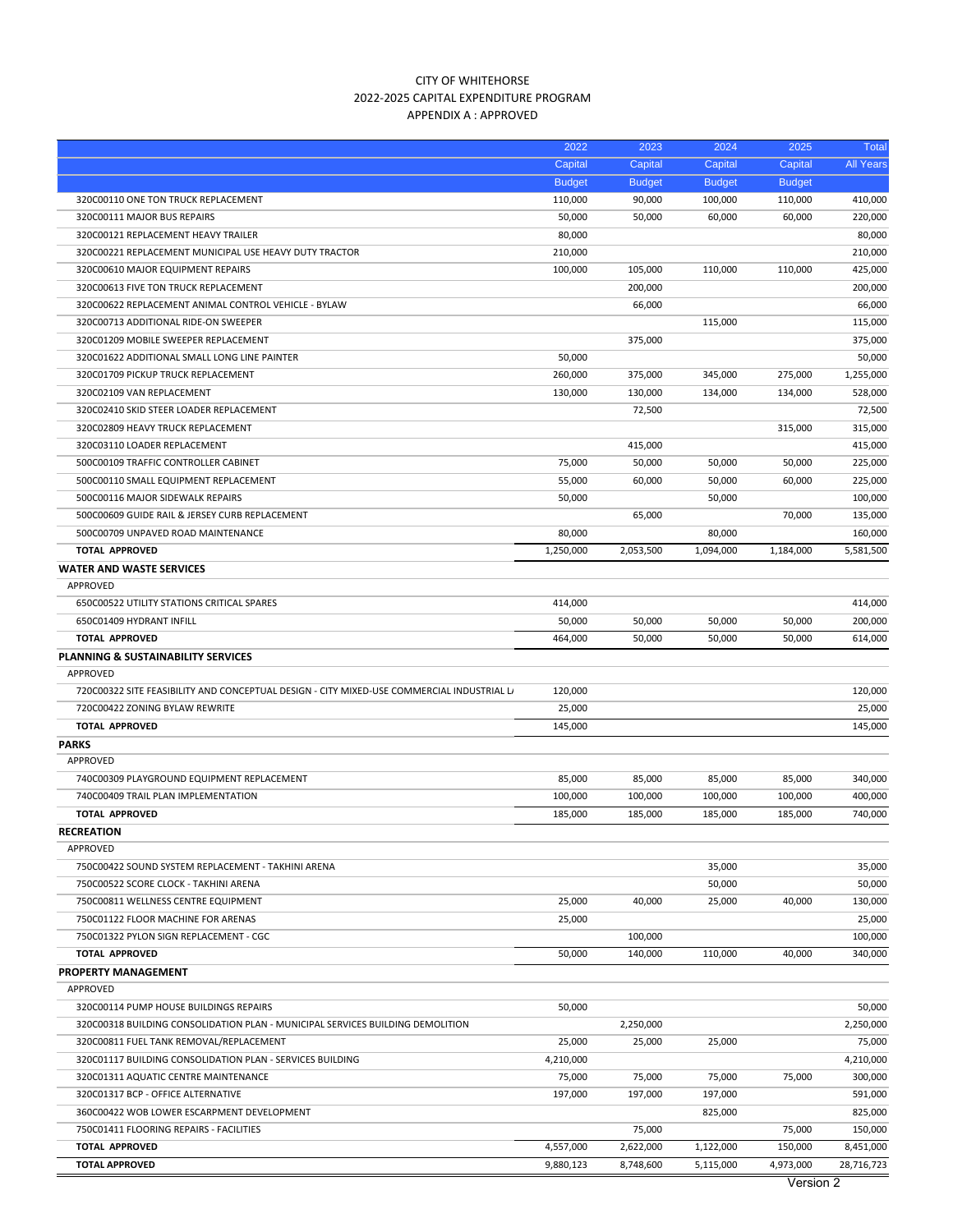# CITY OF WHITEHORSE 2022‐2025 CAPITAL EXPENDITURE PROGRAM APPENDIX B: APPROVED, SUBJECT TO EXTERNAL FUNDING APPROVAL

|                                                                                   | 2022          | 2023          | 2024          | 2025          | <b>Total</b>     |
|-----------------------------------------------------------------------------------|---------------|---------------|---------------|---------------|------------------|
|                                                                                   | Capital       | Capital       | Capital       | Capital       | <b>All Years</b> |
|                                                                                   | <b>Budget</b> | <b>Budget</b> | <b>Budget</b> | <b>Budget</b> |                  |
| <b>ENGINEERING SERVICES</b>                                                       |               |               |               |               |                  |
| APPROVED SUBJECT TO EXTERNAL FUNDING APPROVAL                                     |               |               |               |               |                  |
| 240C00122 FIRE HALL #1 ACCESS IMPROVEMENTS                                        | 97,000        |               |               |               | 97,000           |
| 240C00209 HILLCREST RECONSTRUCTION                                                |               | 4,500,000     | 4,500,000     | 4,500,000     | 13,500,000       |
| 240C00217 WATERMAIN IMPROVEMENTS - THIRD & BLACK                                  |               | 30,000        | 380,000       |               | 410,000          |
| 240C00220 SCHOOL ZONE IMPROVEMENTS                                                |               | 300,000       |               |               | 300,000          |
| 240C00221 ASPHALT PATHS REHABILITATION                                            | 100,000       |               | 100,000       |               | 200,000          |
| 240C00222 CRESTVIEW WATER IMPROVEMENTS                                            | 650,000       |               |               |               | 650,000          |
|                                                                                   |               |               |               |               |                  |
| 240C00309 RURAL ROADS SURFACING                                                   | 650,000       | 600,000       |               | 600,000       | 1,850,000        |
| 240C00321 DOWNTOWN RECONSTRUCTION: WOOD & STEELE ST 1ST-2ND AVE                   | 320,000       | 3,100,000     |               |               | 3,420,000        |
| 240C00322 BRIDGE SURFACE REHABILITATION                                           |               |               |               | 2,400,000     | 2,400,000        |
| 240C00410 ASPHALT SURFACE OVERLAY PROGRAM                                         | 2,290,000     |               | 2,500,000     |               | 4,790,000        |
| 240C00417 RANGE ROAD AND TWO MILE HILL INTERSECTION UPGRADES                      | 200,000       | 3,700,000     |               |               | 3,900,000        |
| 240C00515 DOWNTOWN RECONSTRUCTION - JARVIS ST EAST (FRONT-2ND)                    |               | 650,000       |               |               | 650,000          |
| 240C00522 RANGE RD CORRIDOR IMPROVEMENTS                                          |               |               |               | 60,000        | 60,000           |
| 240C00618 DOWNTOWN RECONSTRUCTION: STRICKLAND STREET (3RD-ESCARPMENT)             |               |               | 600,000       | 9,000,000     | 9,600,000        |
| 240C00619 TRAFFIC SIGNALS - FOURTH & MAIN STREET                                  | 282,000       |               |               |               | 282,000          |
| 240C00620 TRAFFIC SIGNALS - SECOND & MAIN STREET                                  |               | 500,000       |               |               | 500,000          |
| 240C00621 MCINTYRE DRIVE TRAFFIC CALMING                                          |               | 3,100,000     |               |               | 3,100,000        |
| 240C00622 COPPER HAUL ROAD IMPROVEMENTS                                           | 810,000       |               |               |               | 810,000          |
| 240C00720 HAMILTON BOULEVARD & FALCON DRIVE SOUTH ROUNDABOUT                      | 1,600,000     |               |               |               | 1,600,000        |
| 240C00721 SECOND & FOURTH AVENUE INTERSECTION IMPROVEMENTS                        |               |               | 750,000       |               | 750,000          |
| 240C00722 WHISTLE BEND POND IMPROVEMENTS                                          | 250,000       |               |               |               | 250,000          |
| 240C00814 HIDDEN VALLEY STORM POND OUTFALL                                        | 350,000       |               |               |               | 350,000          |
| 240C00821 CHILKOOT WAY ACTIVE TRANSPORTATION IMPROVEMENTS                         | 1,350,000     |               |               |               | 1,350,000        |
| 240C00822 SELKIRK STREET ACTIVE TRANSPORTATION                                    | 40,000        |               |               |               | 40,000           |
| 240C01014 DOGWOOD STREET RECONSTRUCTION                                           |               |               | 300,000       | 3,000,000     | 3,300,000        |
|                                                                                   |               |               |               |               |                  |
| 240C01016 DOWNTOWN RECONSTRUCTION - ALEXANDER STREET WEST (4TH-ESC)               |               | 500,000       | 7,500,000     |               | 8,000,000        |
| 240C01021 HOLLY STREET CULVERT REHABILITATION                                     |               |               | 200,000       |               | 200,000          |
| 240C01022 ADAPTIVE MANAGEMENT PLAN                                                | 75,000        |               |               |               | 75,000           |
| 240C01109 ROBERT SERVICE WAY RIVERBANK PROTECTION                                 | 250,000       |               |               |               | 250,000          |
| 240C01111 RANGE ROAD NORTH RECONSTRUCTION                                         |               | 200,000       | 4,800,000     |               | 5,000,000        |
| 240C01118 LIVINGSTONE TRAIL LAGOON INFLUENT CHAMBER REPLACEMENT                   |               | 2,500,000     |               |               | 2,500,000        |
| 240C01122 STORMWATER MANAGEMENT PLAN                                              |               |               | 75,000        |               | 75,000           |
| 240C01220 ARKELL STORM SEWER OUTFALL IMPROVEMENTS                                 | 150,000       |               |               |               | 150,000          |
| 240C01421 LEWES BOULEVARD BUS LANE                                                | 700,000       |               |               |               | 700,000          |
| 240C01521 WHISTLE BEND TOWN SQUARE CONSTRUCTION                                   | 7,200,000     |               |               |               | 7,200,000        |
| 240C02609 SUPERVISORY CONTROL AND DATA ACQUISITION (SCADA) PROGRAM                |               | 340,000       |               |               | 340,000          |
| TOTAL APPROVED SUBJECT TO EXTERNAL FUNDING APPROVAL                               | 17,364,000    | 20,020,000    | 21,705,000    | 19,560,000    | 78,649,000       |
| <b>BUSINESS &amp; TECHNOLOGY SYSTEMS</b>                                          |               |               |               |               |                  |
| APPROVED SUBJECT TO EXTERNAL FUNDING APPROVAL                                     |               |               |               |               |                  |
| 300C00221 WATER AND WASTE SERVICES COMPUTERIZED MAINTENANCE MANAGEMENT SYSTEM (CM | 250,000       |               |               |               | 250,000          |
| 300C00720 CITY FIBER OPTIC NETWORK EXPANSION                                      |               | 108,000       | 171,000       |               | 279,000          |
| TOTAL APPROVED SUBJECT TO EXTERNAL FUNDING APPROVAL                               | 250,000       | 108,000       | 171,000       |               | 529,000          |
| <b>FIRE</b>                                                                       |               |               |               |               |                  |
| APPROVED SUBJECT TO EXTERNAL FUNDING APPROVAL                                     |               |               |               |               |                  |
| 440C00221 SELF CONTAINED BREATHING APPARATUS ROOM EXPANSION                       | 45,000        |               |               |               | 45,000           |
|                                                                                   |               |               |               |               | 45,000           |
| TOTAL APPROVED SUBJECT TO EXTERNAL FUNDING APPROVAL                               | 45,000        |               |               |               |                  |
| <b>FLEET &amp; TRANSPORTATION MAINTENANCE</b>                                     |               |               |               |               |                  |
| APPROVED SUBJECT TO EXTERNAL FUNDING APPROVAL                                     |               |               |               |               |                  |
| 320C00122 ADDITIONAL PICKUP WATER AND WASTE FGE                                   |               |               | 55,000        |               | 55,000           |
| 320C00215 ICE RESURFACER REPLACEMENT                                              |               |               | 438,000       |               | 438,000          |
| 320C00222 ADDITIONAL VAN BUILDING MAINTENANCE FGE                                 | 85,000        |               |               |               | 85,000           |
| 320C00319 TRANSIT BUS MIDLIFE REFURBISHMENTS                                      | 205,000       | 210,000       |               |               | 415,000          |
| 320C00322 ADDTL LOADER WWS AND TRANSPORTATION                                     | 415,000       |               |               |               | 415,000          |
| 320C00522 ADDITIONAL PARKS AND TRAILS EQUIPMENT FGE                               | 182,000       |               |               |               | 182,000          |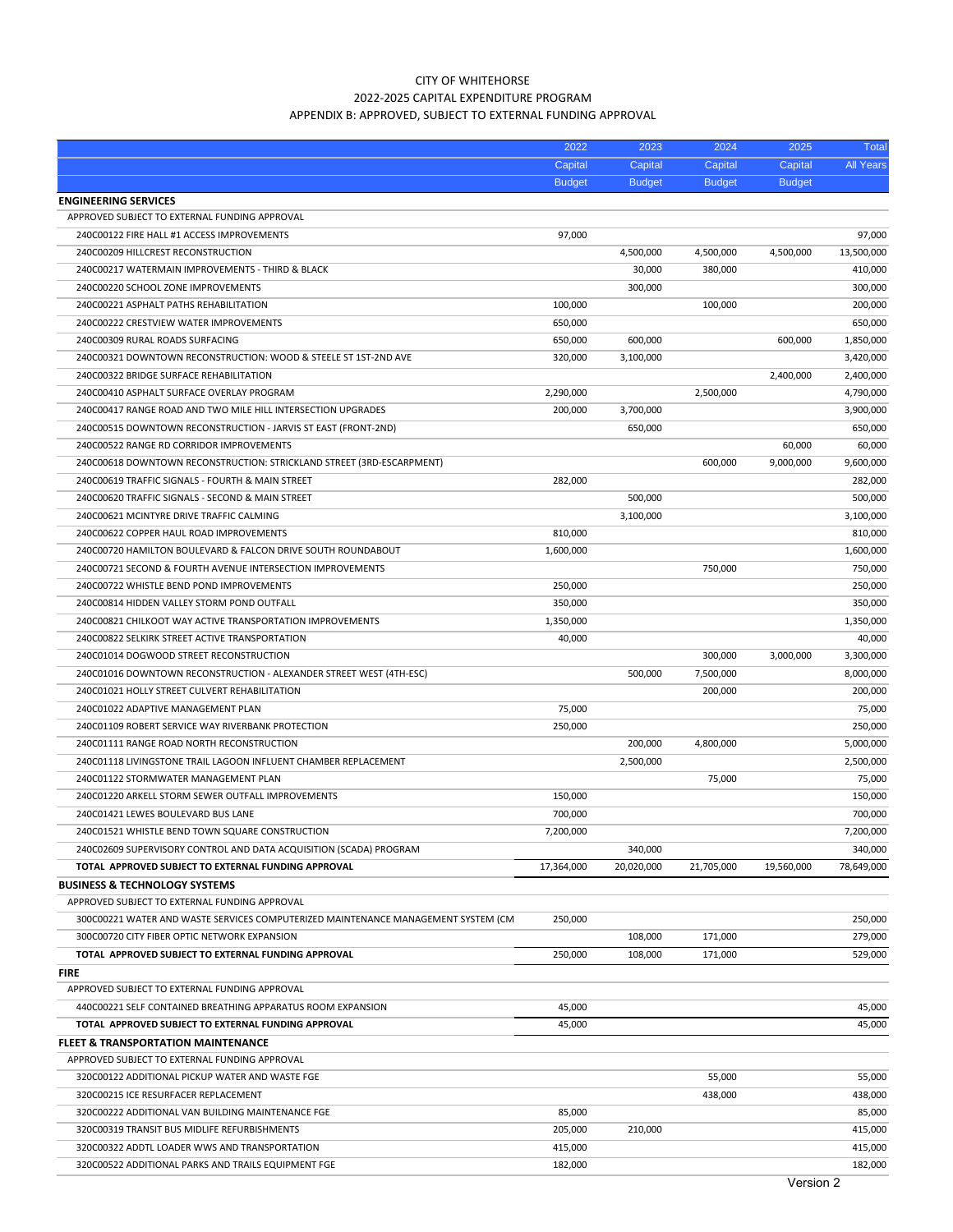# CITY OF WHITEHORSE 2022‐2025 CAPITAL EXPENDITURE PROGRAM APPENDIX B: APPROVED, SUBJECT TO EXTERNAL FUNDING APPROVAL

| Capital<br>Capital<br>Capital<br>Capital<br><b>All Years</b><br><b>Budget</b><br><b>Budget</b><br><b>Budget</b><br><b>Budget</b><br>1,250,000<br>1,250,000<br>320C00722 ADDITIONAL TRANSIT BUSES<br>610,000<br>610,000<br>320C00822 ADDITIONAL 2 DUMP TRUCKS WITH 1 SANDER FGE - TRANSPORTATION<br>50,000<br>75,000<br>125,000<br>320C00919 FLEET MANAGEMENT STUDY<br>320C00922 ADDITIONAL STREET SWEEPER - TRANSPORTATION FGE<br>345,000<br>345,000<br>320C01016 REPLACEMENT TRANSIT BUSES<br>1,300,000<br>1,300,000<br>320C01022 ADDITIONAL GRADER-TRANSPORTATION FGE<br>460,000<br>460,000<br>224,000<br>224,000<br>320C01122 ADDITIONAL SINGLE AXLE WATER TRUCK- TRANSPORTATION FGE<br>57,500<br>57,500<br>320C01222 ADDITIONAL MID SIZED SUV- FIRE CHIEF<br>80,000<br>160,000<br>500C00409 PARA RAMP INFILLS<br>80,000<br>TOTAL APPROVED SUBJECT TO EXTERNAL FUNDING APPROVAL<br>2,934,500<br>745,000<br>2,442,000<br>6,121,500<br><b>TRANSIT SERVICES</b><br>APPROVED SUBJECT TO EXTERNAL FUNDING APPROVAL<br>580C00115 TRANSIT SHELTERS & BENCHES<br>80,000<br>80,000<br>580C00122 MODERNIZED TRANSIT ROUTE IMPLEMENTATION<br>125,000<br>125,000<br>125,000<br>80,000<br>205,000<br>TOTAL APPROVED SUBJECT TO EXTERNAL FUNDING APPROVAL<br><b>WATER AND WASTE SERVICES</b><br>APPROVED SUBJECT TO EXTERNAL FUNDING APPROVAL<br>650C00122 WMF ELECTRIC FENCE & STORMWATER MANAGEMENT<br>100,000<br>100,000<br>650C00222 PORTER CREEK FLUSH LINE REPAIR VC1<br>1,000,000<br>1,000,000<br>650C00320 EMERGING POLLUTANTS: WASTEWATER TREATMENT<br>65,000<br>250,000<br>315,000<br>900,000<br>650C00321 LIVINGSTONE LAGOON DESLUDGING<br>900,000<br>650C00322 ENHANCED WATER METER READING SYSTEM - HARDWARE PURCHASE<br>160,000<br>10,000<br>10,500<br>11,000<br>191,500<br>3,000,000<br>650C00421 SELKIRK PH SECOND BARRIER TREATMENT<br>1,000,000<br>2,000,000<br>650C00422 SANITARY SEWER GRIT ASSESSMENT & UPGRADES<br>150,000<br>150,000<br>150,000<br>150,000<br>650C00521 WASTE MANAGEMENT FACILITY MONITORING WELLS REPAIRS<br>150,000<br>650C00622 TAKHINI STORM UPGRADES<br>150,000<br>100,000<br>650C00722 WMF LOADS IMAGE RECOGNITION<br>100,000<br>2,200,000<br>650C00819 TRANSFER STATION UPGRADES<br>2,200,000<br>290,000<br>290,000<br>650C00822 UTILITY STATIONS SCADA UPGRADES<br>650C00922 MARWELL LIFT STATION DIESEL PUMPS UPGRADE<br>550,000<br>550,000<br>95,000<br>650C01118 RESIDENTIAL/COMMERCIAL ORGANICS & WASTE CARTS<br>95,000<br>2,355,000<br>10,500<br>11,000<br>9,191,500<br>TOTAL APPROVED SUBJECT TO EXTERNAL FUNDING APPROVAL<br>6,815,000<br><b>PLANNING &amp; SUSTAINABILITY SERVICES</b><br>APPROVED SUBJECT TO EXTERNAL FUNDING APPROVAL<br>50,000<br>600C00122 COMMUNITY EMISSIONS INVENTORY<br>10,000<br>10,000<br>10,000<br>80,000<br>75,000<br>75,000<br>700C00120 ECONOMIC DEVELOPMENT STRATEGY<br>700C00222 ONLINE BUSINESS DIRECTORY<br>35,000<br>20,000<br>79,000<br>12,000<br>12,000<br>640,000<br>720C00121 COMMERCIAL & INDUSTRIAL LAND PLANNING AND DESIGN<br>640,000<br>720C00122 UCB EXPANSION MASTER PLANNING<br>1,348,000<br>1,348,000<br>720C00222 COPPER RIDGE NEW DEVELOPMENT AREA<br>100,000<br>100,000<br>720C00722 RESIDENTIAL LAND FEASIBILITY AND CONCEPTUAL DESIGN<br>575,000<br>575,000<br>1,378,000<br>22,000<br>22,000<br>2,897,000<br>TOTAL APPROVED SUBJECT TO EXTERNAL FUNDING APPROVAL<br>1,475,000<br><b>PARKS</b><br>APPROVED SUBJECT TO EXTERNAL FUNDING APPROVAL<br>740C00122 ROTARY BEACH VOLLEYBALL COURT UPGRADE<br>42,000<br>42,000<br>240,000<br>740C00322 WINZE PARK PUMP TRACK<br>240,000<br>740C00422 MT MAC SKI STADIUM IMPROVEMENTS<br>48,000<br>48,000<br>35,000<br>740C00522 WHITEHORSE NORTH NEIGHBOURHOOD TRAIL PLAN<br>35,000<br>TOTAL APPROVED SUBJECT TO EXTERNAL FUNDING APPROVAL<br>365,000<br>365,000<br><b>RECREATION</b><br>APPROVED SUBJECT TO EXTERNAL FUNDING APPROVAL<br>750C00118 AQUATIC ACOUSTICS REPLACEMENT<br>150,000<br>150,000<br>100,000<br>100,000<br>750C00122 LIGHTING CONTROL SYSTEM UPGRADE - CGC<br>750C00220 PEDWAY - MT. MCINTYRE & CANADA GAMES CENTRE CONNECTOR<br>200,000<br>1,800,000<br>2,000,000<br>20,000<br>20,000<br>750C00222 OZONE TANK FIBREGLASS REPAIR - CGC<br>600,000<br>750C00320 OUTBUILDING CONSOLIDATION - MT.MCINTYRE RECREATION CENTRE<br>4,400,000<br>5,000,000 | 2022 | 2023 | 2024 | 2025 | Total |
|------------------------------------------------------------------------------------------------------------------------------------------------------------------------------------------------------------------------------------------------------------------------------------------------------------------------------------------------------------------------------------------------------------------------------------------------------------------------------------------------------------------------------------------------------------------------------------------------------------------------------------------------------------------------------------------------------------------------------------------------------------------------------------------------------------------------------------------------------------------------------------------------------------------------------------------------------------------------------------------------------------------------------------------------------------------------------------------------------------------------------------------------------------------------------------------------------------------------------------------------------------------------------------------------------------------------------------------------------------------------------------------------------------------------------------------------------------------------------------------------------------------------------------------------------------------------------------------------------------------------------------------------------------------------------------------------------------------------------------------------------------------------------------------------------------------------------------------------------------------------------------------------------------------------------------------------------------------------------------------------------------------------------------------------------------------------------------------------------------------------------------------------------------------------------------------------------------------------------------------------------------------------------------------------------------------------------------------------------------------------------------------------------------------------------------------------------------------------------------------------------------------------------------------------------------------------------------------------------------------------------------------------------------------------------------------------------------------------------------------------------------------------------------------------------------------------------------------------------------------------------------------------------------------------------------------------------------------------------------------------------------------------------------------------------------------------------------------------------------------------------------------------------------------------------------------------------------------------------------------------------------------------------------------------------------------------------------------------------------------------------------------------------------------------------------------------------------------------------------------------------------------------------------------------------------------------------------------------------------------------------------------------------------------------------------------------------------------------------------------------------------------------------------------------------------------------------------------------------------------------------------------------------------------------------------------------------------------------------------------------------------------------------------------------------------------------------------------------------------------------------------------------------------------------------------------------------------------------------------------------------------------------------------------------------------------|------|------|------|------|-------|
|                                                                                                                                                                                                                                                                                                                                                                                                                                                                                                                                                                                                                                                                                                                                                                                                                                                                                                                                                                                                                                                                                                                                                                                                                                                                                                                                                                                                                                                                                                                                                                                                                                                                                                                                                                                                                                                                                                                                                                                                                                                                                                                                                                                                                                                                                                                                                                                                                                                                                                                                                                                                                                                                                                                                                                                                                                                                                                                                                                                                                                                                                                                                                                                                                                                                                                                                                                                                                                                                                                                                                                                                                                                                                                                                                                                                                                                                                                                                                                                                                                                                                                                                                                                                                                                                                                                  |      |      |      |      |       |
|                                                                                                                                                                                                                                                                                                                                                                                                                                                                                                                                                                                                                                                                                                                                                                                                                                                                                                                                                                                                                                                                                                                                                                                                                                                                                                                                                                                                                                                                                                                                                                                                                                                                                                                                                                                                                                                                                                                                                                                                                                                                                                                                                                                                                                                                                                                                                                                                                                                                                                                                                                                                                                                                                                                                                                                                                                                                                                                                                                                                                                                                                                                                                                                                                                                                                                                                                                                                                                                                                                                                                                                                                                                                                                                                                                                                                                                                                                                                                                                                                                                                                                                                                                                                                                                                                                                  |      |      |      |      |       |
|                                                                                                                                                                                                                                                                                                                                                                                                                                                                                                                                                                                                                                                                                                                                                                                                                                                                                                                                                                                                                                                                                                                                                                                                                                                                                                                                                                                                                                                                                                                                                                                                                                                                                                                                                                                                                                                                                                                                                                                                                                                                                                                                                                                                                                                                                                                                                                                                                                                                                                                                                                                                                                                                                                                                                                                                                                                                                                                                                                                                                                                                                                                                                                                                                                                                                                                                                                                                                                                                                                                                                                                                                                                                                                                                                                                                                                                                                                                                                                                                                                                                                                                                                                                                                                                                                                                  |      |      |      |      |       |
|                                                                                                                                                                                                                                                                                                                                                                                                                                                                                                                                                                                                                                                                                                                                                                                                                                                                                                                                                                                                                                                                                                                                                                                                                                                                                                                                                                                                                                                                                                                                                                                                                                                                                                                                                                                                                                                                                                                                                                                                                                                                                                                                                                                                                                                                                                                                                                                                                                                                                                                                                                                                                                                                                                                                                                                                                                                                                                                                                                                                                                                                                                                                                                                                                                                                                                                                                                                                                                                                                                                                                                                                                                                                                                                                                                                                                                                                                                                                                                                                                                                                                                                                                                                                                                                                                                                  |      |      |      |      |       |
|                                                                                                                                                                                                                                                                                                                                                                                                                                                                                                                                                                                                                                                                                                                                                                                                                                                                                                                                                                                                                                                                                                                                                                                                                                                                                                                                                                                                                                                                                                                                                                                                                                                                                                                                                                                                                                                                                                                                                                                                                                                                                                                                                                                                                                                                                                                                                                                                                                                                                                                                                                                                                                                                                                                                                                                                                                                                                                                                                                                                                                                                                                                                                                                                                                                                                                                                                                                                                                                                                                                                                                                                                                                                                                                                                                                                                                                                                                                                                                                                                                                                                                                                                                                                                                                                                                                  |      |      |      |      |       |
|                                                                                                                                                                                                                                                                                                                                                                                                                                                                                                                                                                                                                                                                                                                                                                                                                                                                                                                                                                                                                                                                                                                                                                                                                                                                                                                                                                                                                                                                                                                                                                                                                                                                                                                                                                                                                                                                                                                                                                                                                                                                                                                                                                                                                                                                                                                                                                                                                                                                                                                                                                                                                                                                                                                                                                                                                                                                                                                                                                                                                                                                                                                                                                                                                                                                                                                                                                                                                                                                                                                                                                                                                                                                                                                                                                                                                                                                                                                                                                                                                                                                                                                                                                                                                                                                                                                  |      |      |      |      |       |
|                                                                                                                                                                                                                                                                                                                                                                                                                                                                                                                                                                                                                                                                                                                                                                                                                                                                                                                                                                                                                                                                                                                                                                                                                                                                                                                                                                                                                                                                                                                                                                                                                                                                                                                                                                                                                                                                                                                                                                                                                                                                                                                                                                                                                                                                                                                                                                                                                                                                                                                                                                                                                                                                                                                                                                                                                                                                                                                                                                                                                                                                                                                                                                                                                                                                                                                                                                                                                                                                                                                                                                                                                                                                                                                                                                                                                                                                                                                                                                                                                                                                                                                                                                                                                                                                                                                  |      |      |      |      |       |
|                                                                                                                                                                                                                                                                                                                                                                                                                                                                                                                                                                                                                                                                                                                                                                                                                                                                                                                                                                                                                                                                                                                                                                                                                                                                                                                                                                                                                                                                                                                                                                                                                                                                                                                                                                                                                                                                                                                                                                                                                                                                                                                                                                                                                                                                                                                                                                                                                                                                                                                                                                                                                                                                                                                                                                                                                                                                                                                                                                                                                                                                                                                                                                                                                                                                                                                                                                                                                                                                                                                                                                                                                                                                                                                                                                                                                                                                                                                                                                                                                                                                                                                                                                                                                                                                                                                  |      |      |      |      |       |
|                                                                                                                                                                                                                                                                                                                                                                                                                                                                                                                                                                                                                                                                                                                                                                                                                                                                                                                                                                                                                                                                                                                                                                                                                                                                                                                                                                                                                                                                                                                                                                                                                                                                                                                                                                                                                                                                                                                                                                                                                                                                                                                                                                                                                                                                                                                                                                                                                                                                                                                                                                                                                                                                                                                                                                                                                                                                                                                                                                                                                                                                                                                                                                                                                                                                                                                                                                                                                                                                                                                                                                                                                                                                                                                                                                                                                                                                                                                                                                                                                                                                                                                                                                                                                                                                                                                  |      |      |      |      |       |
|                                                                                                                                                                                                                                                                                                                                                                                                                                                                                                                                                                                                                                                                                                                                                                                                                                                                                                                                                                                                                                                                                                                                                                                                                                                                                                                                                                                                                                                                                                                                                                                                                                                                                                                                                                                                                                                                                                                                                                                                                                                                                                                                                                                                                                                                                                                                                                                                                                                                                                                                                                                                                                                                                                                                                                                                                                                                                                                                                                                                                                                                                                                                                                                                                                                                                                                                                                                                                                                                                                                                                                                                                                                                                                                                                                                                                                                                                                                                                                                                                                                                                                                                                                                                                                                                                                                  |      |      |      |      |       |
|                                                                                                                                                                                                                                                                                                                                                                                                                                                                                                                                                                                                                                                                                                                                                                                                                                                                                                                                                                                                                                                                                                                                                                                                                                                                                                                                                                                                                                                                                                                                                                                                                                                                                                                                                                                                                                                                                                                                                                                                                                                                                                                                                                                                                                                                                                                                                                                                                                                                                                                                                                                                                                                                                                                                                                                                                                                                                                                                                                                                                                                                                                                                                                                                                                                                                                                                                                                                                                                                                                                                                                                                                                                                                                                                                                                                                                                                                                                                                                                                                                                                                                                                                                                                                                                                                                                  |      |      |      |      |       |
|                                                                                                                                                                                                                                                                                                                                                                                                                                                                                                                                                                                                                                                                                                                                                                                                                                                                                                                                                                                                                                                                                                                                                                                                                                                                                                                                                                                                                                                                                                                                                                                                                                                                                                                                                                                                                                                                                                                                                                                                                                                                                                                                                                                                                                                                                                                                                                                                                                                                                                                                                                                                                                                                                                                                                                                                                                                                                                                                                                                                                                                                                                                                                                                                                                                                                                                                                                                                                                                                                                                                                                                                                                                                                                                                                                                                                                                                                                                                                                                                                                                                                                                                                                                                                                                                                                                  |      |      |      |      |       |
|                                                                                                                                                                                                                                                                                                                                                                                                                                                                                                                                                                                                                                                                                                                                                                                                                                                                                                                                                                                                                                                                                                                                                                                                                                                                                                                                                                                                                                                                                                                                                                                                                                                                                                                                                                                                                                                                                                                                                                                                                                                                                                                                                                                                                                                                                                                                                                                                                                                                                                                                                                                                                                                                                                                                                                                                                                                                                                                                                                                                                                                                                                                                                                                                                                                                                                                                                                                                                                                                                                                                                                                                                                                                                                                                                                                                                                                                                                                                                                                                                                                                                                                                                                                                                                                                                                                  |      |      |      |      |       |
|                                                                                                                                                                                                                                                                                                                                                                                                                                                                                                                                                                                                                                                                                                                                                                                                                                                                                                                                                                                                                                                                                                                                                                                                                                                                                                                                                                                                                                                                                                                                                                                                                                                                                                                                                                                                                                                                                                                                                                                                                                                                                                                                                                                                                                                                                                                                                                                                                                                                                                                                                                                                                                                                                                                                                                                                                                                                                                                                                                                                                                                                                                                                                                                                                                                                                                                                                                                                                                                                                                                                                                                                                                                                                                                                                                                                                                                                                                                                                                                                                                                                                                                                                                                                                                                                                                                  |      |      |      |      |       |
|                                                                                                                                                                                                                                                                                                                                                                                                                                                                                                                                                                                                                                                                                                                                                                                                                                                                                                                                                                                                                                                                                                                                                                                                                                                                                                                                                                                                                                                                                                                                                                                                                                                                                                                                                                                                                                                                                                                                                                                                                                                                                                                                                                                                                                                                                                                                                                                                                                                                                                                                                                                                                                                                                                                                                                                                                                                                                                                                                                                                                                                                                                                                                                                                                                                                                                                                                                                                                                                                                                                                                                                                                                                                                                                                                                                                                                                                                                                                                                                                                                                                                                                                                                                                                                                                                                                  |      |      |      |      |       |
|                                                                                                                                                                                                                                                                                                                                                                                                                                                                                                                                                                                                                                                                                                                                                                                                                                                                                                                                                                                                                                                                                                                                                                                                                                                                                                                                                                                                                                                                                                                                                                                                                                                                                                                                                                                                                                                                                                                                                                                                                                                                                                                                                                                                                                                                                                                                                                                                                                                                                                                                                                                                                                                                                                                                                                                                                                                                                                                                                                                                                                                                                                                                                                                                                                                                                                                                                                                                                                                                                                                                                                                                                                                                                                                                                                                                                                                                                                                                                                                                                                                                                                                                                                                                                                                                                                                  |      |      |      |      |       |
|                                                                                                                                                                                                                                                                                                                                                                                                                                                                                                                                                                                                                                                                                                                                                                                                                                                                                                                                                                                                                                                                                                                                                                                                                                                                                                                                                                                                                                                                                                                                                                                                                                                                                                                                                                                                                                                                                                                                                                                                                                                                                                                                                                                                                                                                                                                                                                                                                                                                                                                                                                                                                                                                                                                                                                                                                                                                                                                                                                                                                                                                                                                                                                                                                                                                                                                                                                                                                                                                                                                                                                                                                                                                                                                                                                                                                                                                                                                                                                                                                                                                                                                                                                                                                                                                                                                  |      |      |      |      |       |
|                                                                                                                                                                                                                                                                                                                                                                                                                                                                                                                                                                                                                                                                                                                                                                                                                                                                                                                                                                                                                                                                                                                                                                                                                                                                                                                                                                                                                                                                                                                                                                                                                                                                                                                                                                                                                                                                                                                                                                                                                                                                                                                                                                                                                                                                                                                                                                                                                                                                                                                                                                                                                                                                                                                                                                                                                                                                                                                                                                                                                                                                                                                                                                                                                                                                                                                                                                                                                                                                                                                                                                                                                                                                                                                                                                                                                                                                                                                                                                                                                                                                                                                                                                                                                                                                                                                  |      |      |      |      |       |
|                                                                                                                                                                                                                                                                                                                                                                                                                                                                                                                                                                                                                                                                                                                                                                                                                                                                                                                                                                                                                                                                                                                                                                                                                                                                                                                                                                                                                                                                                                                                                                                                                                                                                                                                                                                                                                                                                                                                                                                                                                                                                                                                                                                                                                                                                                                                                                                                                                                                                                                                                                                                                                                                                                                                                                                                                                                                                                                                                                                                                                                                                                                                                                                                                                                                                                                                                                                                                                                                                                                                                                                                                                                                                                                                                                                                                                                                                                                                                                                                                                                                                                                                                                                                                                                                                                                  |      |      |      |      |       |
|                                                                                                                                                                                                                                                                                                                                                                                                                                                                                                                                                                                                                                                                                                                                                                                                                                                                                                                                                                                                                                                                                                                                                                                                                                                                                                                                                                                                                                                                                                                                                                                                                                                                                                                                                                                                                                                                                                                                                                                                                                                                                                                                                                                                                                                                                                                                                                                                                                                                                                                                                                                                                                                                                                                                                                                                                                                                                                                                                                                                                                                                                                                                                                                                                                                                                                                                                                                                                                                                                                                                                                                                                                                                                                                                                                                                                                                                                                                                                                                                                                                                                                                                                                                                                                                                                                                  |      |      |      |      |       |
|                                                                                                                                                                                                                                                                                                                                                                                                                                                                                                                                                                                                                                                                                                                                                                                                                                                                                                                                                                                                                                                                                                                                                                                                                                                                                                                                                                                                                                                                                                                                                                                                                                                                                                                                                                                                                                                                                                                                                                                                                                                                                                                                                                                                                                                                                                                                                                                                                                                                                                                                                                                                                                                                                                                                                                                                                                                                                                                                                                                                                                                                                                                                                                                                                                                                                                                                                                                                                                                                                                                                                                                                                                                                                                                                                                                                                                                                                                                                                                                                                                                                                                                                                                                                                                                                                                                  |      |      |      |      |       |
|                                                                                                                                                                                                                                                                                                                                                                                                                                                                                                                                                                                                                                                                                                                                                                                                                                                                                                                                                                                                                                                                                                                                                                                                                                                                                                                                                                                                                                                                                                                                                                                                                                                                                                                                                                                                                                                                                                                                                                                                                                                                                                                                                                                                                                                                                                                                                                                                                                                                                                                                                                                                                                                                                                                                                                                                                                                                                                                                                                                                                                                                                                                                                                                                                                                                                                                                                                                                                                                                                                                                                                                                                                                                                                                                                                                                                                                                                                                                                                                                                                                                                                                                                                                                                                                                                                                  |      |      |      |      |       |
|                                                                                                                                                                                                                                                                                                                                                                                                                                                                                                                                                                                                                                                                                                                                                                                                                                                                                                                                                                                                                                                                                                                                                                                                                                                                                                                                                                                                                                                                                                                                                                                                                                                                                                                                                                                                                                                                                                                                                                                                                                                                                                                                                                                                                                                                                                                                                                                                                                                                                                                                                                                                                                                                                                                                                                                                                                                                                                                                                                                                                                                                                                                                                                                                                                                                                                                                                                                                                                                                                                                                                                                                                                                                                                                                                                                                                                                                                                                                                                                                                                                                                                                                                                                                                                                                                                                  |      |      |      |      |       |
|                                                                                                                                                                                                                                                                                                                                                                                                                                                                                                                                                                                                                                                                                                                                                                                                                                                                                                                                                                                                                                                                                                                                                                                                                                                                                                                                                                                                                                                                                                                                                                                                                                                                                                                                                                                                                                                                                                                                                                                                                                                                                                                                                                                                                                                                                                                                                                                                                                                                                                                                                                                                                                                                                                                                                                                                                                                                                                                                                                                                                                                                                                                                                                                                                                                                                                                                                                                                                                                                                                                                                                                                                                                                                                                                                                                                                                                                                                                                                                                                                                                                                                                                                                                                                                                                                                                  |      |      |      |      |       |
|                                                                                                                                                                                                                                                                                                                                                                                                                                                                                                                                                                                                                                                                                                                                                                                                                                                                                                                                                                                                                                                                                                                                                                                                                                                                                                                                                                                                                                                                                                                                                                                                                                                                                                                                                                                                                                                                                                                                                                                                                                                                                                                                                                                                                                                                                                                                                                                                                                                                                                                                                                                                                                                                                                                                                                                                                                                                                                                                                                                                                                                                                                                                                                                                                                                                                                                                                                                                                                                                                                                                                                                                                                                                                                                                                                                                                                                                                                                                                                                                                                                                                                                                                                                                                                                                                                                  |      |      |      |      |       |
|                                                                                                                                                                                                                                                                                                                                                                                                                                                                                                                                                                                                                                                                                                                                                                                                                                                                                                                                                                                                                                                                                                                                                                                                                                                                                                                                                                                                                                                                                                                                                                                                                                                                                                                                                                                                                                                                                                                                                                                                                                                                                                                                                                                                                                                                                                                                                                                                                                                                                                                                                                                                                                                                                                                                                                                                                                                                                                                                                                                                                                                                                                                                                                                                                                                                                                                                                                                                                                                                                                                                                                                                                                                                                                                                                                                                                                                                                                                                                                                                                                                                                                                                                                                                                                                                                                                  |      |      |      |      |       |
|                                                                                                                                                                                                                                                                                                                                                                                                                                                                                                                                                                                                                                                                                                                                                                                                                                                                                                                                                                                                                                                                                                                                                                                                                                                                                                                                                                                                                                                                                                                                                                                                                                                                                                                                                                                                                                                                                                                                                                                                                                                                                                                                                                                                                                                                                                                                                                                                                                                                                                                                                                                                                                                                                                                                                                                                                                                                                                                                                                                                                                                                                                                                                                                                                                                                                                                                                                                                                                                                                                                                                                                                                                                                                                                                                                                                                                                                                                                                                                                                                                                                                                                                                                                                                                                                                                                  |      |      |      |      |       |
|                                                                                                                                                                                                                                                                                                                                                                                                                                                                                                                                                                                                                                                                                                                                                                                                                                                                                                                                                                                                                                                                                                                                                                                                                                                                                                                                                                                                                                                                                                                                                                                                                                                                                                                                                                                                                                                                                                                                                                                                                                                                                                                                                                                                                                                                                                                                                                                                                                                                                                                                                                                                                                                                                                                                                                                                                                                                                                                                                                                                                                                                                                                                                                                                                                                                                                                                                                                                                                                                                                                                                                                                                                                                                                                                                                                                                                                                                                                                                                                                                                                                                                                                                                                                                                                                                                                  |      |      |      |      |       |
|                                                                                                                                                                                                                                                                                                                                                                                                                                                                                                                                                                                                                                                                                                                                                                                                                                                                                                                                                                                                                                                                                                                                                                                                                                                                                                                                                                                                                                                                                                                                                                                                                                                                                                                                                                                                                                                                                                                                                                                                                                                                                                                                                                                                                                                                                                                                                                                                                                                                                                                                                                                                                                                                                                                                                                                                                                                                                                                                                                                                                                                                                                                                                                                                                                                                                                                                                                                                                                                                                                                                                                                                                                                                                                                                                                                                                                                                                                                                                                                                                                                                                                                                                                                                                                                                                                                  |      |      |      |      |       |
|                                                                                                                                                                                                                                                                                                                                                                                                                                                                                                                                                                                                                                                                                                                                                                                                                                                                                                                                                                                                                                                                                                                                                                                                                                                                                                                                                                                                                                                                                                                                                                                                                                                                                                                                                                                                                                                                                                                                                                                                                                                                                                                                                                                                                                                                                                                                                                                                                                                                                                                                                                                                                                                                                                                                                                                                                                                                                                                                                                                                                                                                                                                                                                                                                                                                                                                                                                                                                                                                                                                                                                                                                                                                                                                                                                                                                                                                                                                                                                                                                                                                                                                                                                                                                                                                                                                  |      |      |      |      |       |
|                                                                                                                                                                                                                                                                                                                                                                                                                                                                                                                                                                                                                                                                                                                                                                                                                                                                                                                                                                                                                                                                                                                                                                                                                                                                                                                                                                                                                                                                                                                                                                                                                                                                                                                                                                                                                                                                                                                                                                                                                                                                                                                                                                                                                                                                                                                                                                                                                                                                                                                                                                                                                                                                                                                                                                                                                                                                                                                                                                                                                                                                                                                                                                                                                                                                                                                                                                                                                                                                                                                                                                                                                                                                                                                                                                                                                                                                                                                                                                                                                                                                                                                                                                                                                                                                                                                  |      |      |      |      |       |
|                                                                                                                                                                                                                                                                                                                                                                                                                                                                                                                                                                                                                                                                                                                                                                                                                                                                                                                                                                                                                                                                                                                                                                                                                                                                                                                                                                                                                                                                                                                                                                                                                                                                                                                                                                                                                                                                                                                                                                                                                                                                                                                                                                                                                                                                                                                                                                                                                                                                                                                                                                                                                                                                                                                                                                                                                                                                                                                                                                                                                                                                                                                                                                                                                                                                                                                                                                                                                                                                                                                                                                                                                                                                                                                                                                                                                                                                                                                                                                                                                                                                                                                                                                                                                                                                                                                  |      |      |      |      |       |
|                                                                                                                                                                                                                                                                                                                                                                                                                                                                                                                                                                                                                                                                                                                                                                                                                                                                                                                                                                                                                                                                                                                                                                                                                                                                                                                                                                                                                                                                                                                                                                                                                                                                                                                                                                                                                                                                                                                                                                                                                                                                                                                                                                                                                                                                                                                                                                                                                                                                                                                                                                                                                                                                                                                                                                                                                                                                                                                                                                                                                                                                                                                                                                                                                                                                                                                                                                                                                                                                                                                                                                                                                                                                                                                                                                                                                                                                                                                                                                                                                                                                                                                                                                                                                                                                                                                  |      |      |      |      |       |
|                                                                                                                                                                                                                                                                                                                                                                                                                                                                                                                                                                                                                                                                                                                                                                                                                                                                                                                                                                                                                                                                                                                                                                                                                                                                                                                                                                                                                                                                                                                                                                                                                                                                                                                                                                                                                                                                                                                                                                                                                                                                                                                                                                                                                                                                                                                                                                                                                                                                                                                                                                                                                                                                                                                                                                                                                                                                                                                                                                                                                                                                                                                                                                                                                                                                                                                                                                                                                                                                                                                                                                                                                                                                                                                                                                                                                                                                                                                                                                                                                                                                                                                                                                                                                                                                                                                  |      |      |      |      |       |
|                                                                                                                                                                                                                                                                                                                                                                                                                                                                                                                                                                                                                                                                                                                                                                                                                                                                                                                                                                                                                                                                                                                                                                                                                                                                                                                                                                                                                                                                                                                                                                                                                                                                                                                                                                                                                                                                                                                                                                                                                                                                                                                                                                                                                                                                                                                                                                                                                                                                                                                                                                                                                                                                                                                                                                                                                                                                                                                                                                                                                                                                                                                                                                                                                                                                                                                                                                                                                                                                                                                                                                                                                                                                                                                                                                                                                                                                                                                                                                                                                                                                                                                                                                                                                                                                                                                  |      |      |      |      |       |
|                                                                                                                                                                                                                                                                                                                                                                                                                                                                                                                                                                                                                                                                                                                                                                                                                                                                                                                                                                                                                                                                                                                                                                                                                                                                                                                                                                                                                                                                                                                                                                                                                                                                                                                                                                                                                                                                                                                                                                                                                                                                                                                                                                                                                                                                                                                                                                                                                                                                                                                                                                                                                                                                                                                                                                                                                                                                                                                                                                                                                                                                                                                                                                                                                                                                                                                                                                                                                                                                                                                                                                                                                                                                                                                                                                                                                                                                                                                                                                                                                                                                                                                                                                                                                                                                                                                  |      |      |      |      |       |
|                                                                                                                                                                                                                                                                                                                                                                                                                                                                                                                                                                                                                                                                                                                                                                                                                                                                                                                                                                                                                                                                                                                                                                                                                                                                                                                                                                                                                                                                                                                                                                                                                                                                                                                                                                                                                                                                                                                                                                                                                                                                                                                                                                                                                                                                                                                                                                                                                                                                                                                                                                                                                                                                                                                                                                                                                                                                                                                                                                                                                                                                                                                                                                                                                                                                                                                                                                                                                                                                                                                                                                                                                                                                                                                                                                                                                                                                                                                                                                                                                                                                                                                                                                                                                                                                                                                  |      |      |      |      |       |
|                                                                                                                                                                                                                                                                                                                                                                                                                                                                                                                                                                                                                                                                                                                                                                                                                                                                                                                                                                                                                                                                                                                                                                                                                                                                                                                                                                                                                                                                                                                                                                                                                                                                                                                                                                                                                                                                                                                                                                                                                                                                                                                                                                                                                                                                                                                                                                                                                                                                                                                                                                                                                                                                                                                                                                                                                                                                                                                                                                                                                                                                                                                                                                                                                                                                                                                                                                                                                                                                                                                                                                                                                                                                                                                                                                                                                                                                                                                                                                                                                                                                                                                                                                                                                                                                                                                  |      |      |      |      |       |
|                                                                                                                                                                                                                                                                                                                                                                                                                                                                                                                                                                                                                                                                                                                                                                                                                                                                                                                                                                                                                                                                                                                                                                                                                                                                                                                                                                                                                                                                                                                                                                                                                                                                                                                                                                                                                                                                                                                                                                                                                                                                                                                                                                                                                                                                                                                                                                                                                                                                                                                                                                                                                                                                                                                                                                                                                                                                                                                                                                                                                                                                                                                                                                                                                                                                                                                                                                                                                                                                                                                                                                                                                                                                                                                                                                                                                                                                                                                                                                                                                                                                                                                                                                                                                                                                                                                  |      |      |      |      |       |
|                                                                                                                                                                                                                                                                                                                                                                                                                                                                                                                                                                                                                                                                                                                                                                                                                                                                                                                                                                                                                                                                                                                                                                                                                                                                                                                                                                                                                                                                                                                                                                                                                                                                                                                                                                                                                                                                                                                                                                                                                                                                                                                                                                                                                                                                                                                                                                                                                                                                                                                                                                                                                                                                                                                                                                                                                                                                                                                                                                                                                                                                                                                                                                                                                                                                                                                                                                                                                                                                                                                                                                                                                                                                                                                                                                                                                                                                                                                                                                                                                                                                                                                                                                                                                                                                                                                  |      |      |      |      |       |
|                                                                                                                                                                                                                                                                                                                                                                                                                                                                                                                                                                                                                                                                                                                                                                                                                                                                                                                                                                                                                                                                                                                                                                                                                                                                                                                                                                                                                                                                                                                                                                                                                                                                                                                                                                                                                                                                                                                                                                                                                                                                                                                                                                                                                                                                                                                                                                                                                                                                                                                                                                                                                                                                                                                                                                                                                                                                                                                                                                                                                                                                                                                                                                                                                                                                                                                                                                                                                                                                                                                                                                                                                                                                                                                                                                                                                                                                                                                                                                                                                                                                                                                                                                                                                                                                                                                  |      |      |      |      |       |
|                                                                                                                                                                                                                                                                                                                                                                                                                                                                                                                                                                                                                                                                                                                                                                                                                                                                                                                                                                                                                                                                                                                                                                                                                                                                                                                                                                                                                                                                                                                                                                                                                                                                                                                                                                                                                                                                                                                                                                                                                                                                                                                                                                                                                                                                                                                                                                                                                                                                                                                                                                                                                                                                                                                                                                                                                                                                                                                                                                                                                                                                                                                                                                                                                                                                                                                                                                                                                                                                                                                                                                                                                                                                                                                                                                                                                                                                                                                                                                                                                                                                                                                                                                                                                                                                                                                  |      |      |      |      |       |
|                                                                                                                                                                                                                                                                                                                                                                                                                                                                                                                                                                                                                                                                                                                                                                                                                                                                                                                                                                                                                                                                                                                                                                                                                                                                                                                                                                                                                                                                                                                                                                                                                                                                                                                                                                                                                                                                                                                                                                                                                                                                                                                                                                                                                                                                                                                                                                                                                                                                                                                                                                                                                                                                                                                                                                                                                                                                                                                                                                                                                                                                                                                                                                                                                                                                                                                                                                                                                                                                                                                                                                                                                                                                                                                                                                                                                                                                                                                                                                                                                                                                                                                                                                                                                                                                                                                  |      |      |      |      |       |
|                                                                                                                                                                                                                                                                                                                                                                                                                                                                                                                                                                                                                                                                                                                                                                                                                                                                                                                                                                                                                                                                                                                                                                                                                                                                                                                                                                                                                                                                                                                                                                                                                                                                                                                                                                                                                                                                                                                                                                                                                                                                                                                                                                                                                                                                                                                                                                                                                                                                                                                                                                                                                                                                                                                                                                                                                                                                                                                                                                                                                                                                                                                                                                                                                                                                                                                                                                                                                                                                                                                                                                                                                                                                                                                                                                                                                                                                                                                                                                                                                                                                                                                                                                                                                                                                                                                  |      |      |      |      |       |
|                                                                                                                                                                                                                                                                                                                                                                                                                                                                                                                                                                                                                                                                                                                                                                                                                                                                                                                                                                                                                                                                                                                                                                                                                                                                                                                                                                                                                                                                                                                                                                                                                                                                                                                                                                                                                                                                                                                                                                                                                                                                                                                                                                                                                                                                                                                                                                                                                                                                                                                                                                                                                                                                                                                                                                                                                                                                                                                                                                                                                                                                                                                                                                                                                                                                                                                                                                                                                                                                                                                                                                                                                                                                                                                                                                                                                                                                                                                                                                                                                                                                                                                                                                                                                                                                                                                  |      |      |      |      |       |
|                                                                                                                                                                                                                                                                                                                                                                                                                                                                                                                                                                                                                                                                                                                                                                                                                                                                                                                                                                                                                                                                                                                                                                                                                                                                                                                                                                                                                                                                                                                                                                                                                                                                                                                                                                                                                                                                                                                                                                                                                                                                                                                                                                                                                                                                                                                                                                                                                                                                                                                                                                                                                                                                                                                                                                                                                                                                                                                                                                                                                                                                                                                                                                                                                                                                                                                                                                                                                                                                                                                                                                                                                                                                                                                                                                                                                                                                                                                                                                                                                                                                                                                                                                                                                                                                                                                  |      |      |      |      |       |
|                                                                                                                                                                                                                                                                                                                                                                                                                                                                                                                                                                                                                                                                                                                                                                                                                                                                                                                                                                                                                                                                                                                                                                                                                                                                                                                                                                                                                                                                                                                                                                                                                                                                                                                                                                                                                                                                                                                                                                                                                                                                                                                                                                                                                                                                                                                                                                                                                                                                                                                                                                                                                                                                                                                                                                                                                                                                                                                                                                                                                                                                                                                                                                                                                                                                                                                                                                                                                                                                                                                                                                                                                                                                                                                                                                                                                                                                                                                                                                                                                                                                                                                                                                                                                                                                                                                  |      |      |      |      |       |
|                                                                                                                                                                                                                                                                                                                                                                                                                                                                                                                                                                                                                                                                                                                                                                                                                                                                                                                                                                                                                                                                                                                                                                                                                                                                                                                                                                                                                                                                                                                                                                                                                                                                                                                                                                                                                                                                                                                                                                                                                                                                                                                                                                                                                                                                                                                                                                                                                                                                                                                                                                                                                                                                                                                                                                                                                                                                                                                                                                                                                                                                                                                                                                                                                                                                                                                                                                                                                                                                                                                                                                                                                                                                                                                                                                                                                                                                                                                                                                                                                                                                                                                                                                                                                                                                                                                  |      |      |      |      |       |
|                                                                                                                                                                                                                                                                                                                                                                                                                                                                                                                                                                                                                                                                                                                                                                                                                                                                                                                                                                                                                                                                                                                                                                                                                                                                                                                                                                                                                                                                                                                                                                                                                                                                                                                                                                                                                                                                                                                                                                                                                                                                                                                                                                                                                                                                                                                                                                                                                                                                                                                                                                                                                                                                                                                                                                                                                                                                                                                                                                                                                                                                                                                                                                                                                                                                                                                                                                                                                                                                                                                                                                                                                                                                                                                                                                                                                                                                                                                                                                                                                                                                                                                                                                                                                                                                                                                  |      |      |      |      |       |
|                                                                                                                                                                                                                                                                                                                                                                                                                                                                                                                                                                                                                                                                                                                                                                                                                                                                                                                                                                                                                                                                                                                                                                                                                                                                                                                                                                                                                                                                                                                                                                                                                                                                                                                                                                                                                                                                                                                                                                                                                                                                                                                                                                                                                                                                                                                                                                                                                                                                                                                                                                                                                                                                                                                                                                                                                                                                                                                                                                                                                                                                                                                                                                                                                                                                                                                                                                                                                                                                                                                                                                                                                                                                                                                                                                                                                                                                                                                                                                                                                                                                                                                                                                                                                                                                                                                  |      |      |      |      |       |
|                                                                                                                                                                                                                                                                                                                                                                                                                                                                                                                                                                                                                                                                                                                                                                                                                                                                                                                                                                                                                                                                                                                                                                                                                                                                                                                                                                                                                                                                                                                                                                                                                                                                                                                                                                                                                                                                                                                                                                                                                                                                                                                                                                                                                                                                                                                                                                                                                                                                                                                                                                                                                                                                                                                                                                                                                                                                                                                                                                                                                                                                                                                                                                                                                                                                                                                                                                                                                                                                                                                                                                                                                                                                                                                                                                                                                                                                                                                                                                                                                                                                                                                                                                                                                                                                                                                  |      |      |      |      |       |
|                                                                                                                                                                                                                                                                                                                                                                                                                                                                                                                                                                                                                                                                                                                                                                                                                                                                                                                                                                                                                                                                                                                                                                                                                                                                                                                                                                                                                                                                                                                                                                                                                                                                                                                                                                                                                                                                                                                                                                                                                                                                                                                                                                                                                                                                                                                                                                                                                                                                                                                                                                                                                                                                                                                                                                                                                                                                                                                                                                                                                                                                                                                                                                                                                                                                                                                                                                                                                                                                                                                                                                                                                                                                                                                                                                                                                                                                                                                                                                                                                                                                                                                                                                                                                                                                                                                  |      |      |      |      |       |
|                                                                                                                                                                                                                                                                                                                                                                                                                                                                                                                                                                                                                                                                                                                                                                                                                                                                                                                                                                                                                                                                                                                                                                                                                                                                                                                                                                                                                                                                                                                                                                                                                                                                                                                                                                                                                                                                                                                                                                                                                                                                                                                                                                                                                                                                                                                                                                                                                                                                                                                                                                                                                                                                                                                                                                                                                                                                                                                                                                                                                                                                                                                                                                                                                                                                                                                                                                                                                                                                                                                                                                                                                                                                                                                                                                                                                                                                                                                                                                                                                                                                                                                                                                                                                                                                                                                  |      |      |      |      |       |
|                                                                                                                                                                                                                                                                                                                                                                                                                                                                                                                                                                                                                                                                                                                                                                                                                                                                                                                                                                                                                                                                                                                                                                                                                                                                                                                                                                                                                                                                                                                                                                                                                                                                                                                                                                                                                                                                                                                                                                                                                                                                                                                                                                                                                                                                                                                                                                                                                                                                                                                                                                                                                                                                                                                                                                                                                                                                                                                                                                                                                                                                                                                                                                                                                                                                                                                                                                                                                                                                                                                                                                                                                                                                                                                                                                                                                                                                                                                                                                                                                                                                                                                                                                                                                                                                                                                  |      |      |      |      |       |
|                                                                                                                                                                                                                                                                                                                                                                                                                                                                                                                                                                                                                                                                                                                                                                                                                                                                                                                                                                                                                                                                                                                                                                                                                                                                                                                                                                                                                                                                                                                                                                                                                                                                                                                                                                                                                                                                                                                                                                                                                                                                                                                                                                                                                                                                                                                                                                                                                                                                                                                                                                                                                                                                                                                                                                                                                                                                                                                                                                                                                                                                                                                                                                                                                                                                                                                                                                                                                                                                                                                                                                                                                                                                                                                                                                                                                                                                                                                                                                                                                                                                                                                                                                                                                                                                                                                  |      |      |      |      |       |
|                                                                                                                                                                                                                                                                                                                                                                                                                                                                                                                                                                                                                                                                                                                                                                                                                                                                                                                                                                                                                                                                                                                                                                                                                                                                                                                                                                                                                                                                                                                                                                                                                                                                                                                                                                                                                                                                                                                                                                                                                                                                                                                                                                                                                                                                                                                                                                                                                                                                                                                                                                                                                                                                                                                                                                                                                                                                                                                                                                                                                                                                                                                                                                                                                                                                                                                                                                                                                                                                                                                                                                                                                                                                                                                                                                                                                                                                                                                                                                                                                                                                                                                                                                                                                                                                                                                  |      |      |      |      |       |
|                                                                                                                                                                                                                                                                                                                                                                                                                                                                                                                                                                                                                                                                                                                                                                                                                                                                                                                                                                                                                                                                                                                                                                                                                                                                                                                                                                                                                                                                                                                                                                                                                                                                                                                                                                                                                                                                                                                                                                                                                                                                                                                                                                                                                                                                                                                                                                                                                                                                                                                                                                                                                                                                                                                                                                                                                                                                                                                                                                                                                                                                                                                                                                                                                                                                                                                                                                                                                                                                                                                                                                                                                                                                                                                                                                                                                                                                                                                                                                                                                                                                                                                                                                                                                                                                                                                  |      |      |      |      |       |
|                                                                                                                                                                                                                                                                                                                                                                                                                                                                                                                                                                                                                                                                                                                                                                                                                                                                                                                                                                                                                                                                                                                                                                                                                                                                                                                                                                                                                                                                                                                                                                                                                                                                                                                                                                                                                                                                                                                                                                                                                                                                                                                                                                                                                                                                                                                                                                                                                                                                                                                                                                                                                                                                                                                                                                                                                                                                                                                                                                                                                                                                                                                                                                                                                                                                                                                                                                                                                                                                                                                                                                                                                                                                                                                                                                                                                                                                                                                                                                                                                                                                                                                                                                                                                                                                                                                  |      |      |      |      |       |
|                                                                                                                                                                                                                                                                                                                                                                                                                                                                                                                                                                                                                                                                                                                                                                                                                                                                                                                                                                                                                                                                                                                                                                                                                                                                                                                                                                                                                                                                                                                                                                                                                                                                                                                                                                                                                                                                                                                                                                                                                                                                                                                                                                                                                                                                                                                                                                                                                                                                                                                                                                                                                                                                                                                                                                                                                                                                                                                                                                                                                                                                                                                                                                                                                                                                                                                                                                                                                                                                                                                                                                                                                                                                                                                                                                                                                                                                                                                                                                                                                                                                                                                                                                                                                                                                                                                  |      |      |      |      |       |